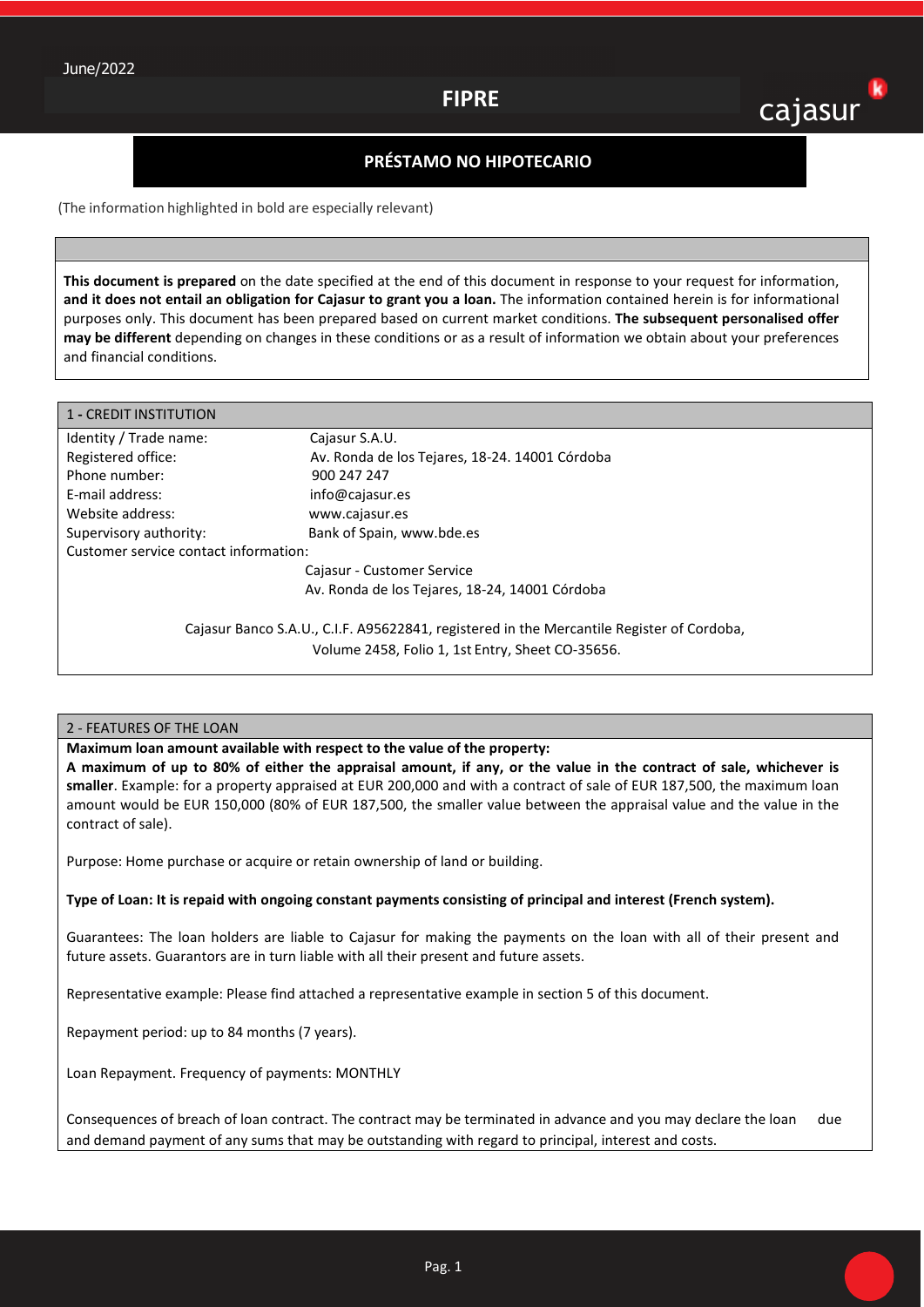# **FIPRE**

## **PRÉSTAMO NO HIPOTECARIO**

### 3 - INTEREST RATE

**Clase y Nivel de tipo de interés aplicable:**

- **Fijo. El tipo de interés se mantiene invariable hasta el vencimiento de la operación.**
	- **Variable. Fijo, durante los primeros meses y variable durante el resto de plazo, referenciado con un índice determinado.**

 **Los índices determinados como referencia para los tipos variables son:**

- **Euribor 1 año (BOE) de 2 meses antes, más un diferencial pactado, revisándose cada 6 ó 12 meses, (Administrador: EMMI-European Money Markets Institute) o**
- **Tipo medio de Préstamos Hipotecarios a más de 3 años para adquisición de vivienda libre, concedidos por Entidades de Crédito en España (IRPH), de 2 meses antes, más un diferencial pactado, revisándose cada 6 ó 12 meses. (Administrador: Banco de España).**

Si el tipo de interés a contratar es variable: Debe tener en cuenta que aunque el tipo de interés de este crédito sea variable nunca se beneficiará de descensos del tipo de interés aplicable por debajo de cero (0,00), por lo que en ningún caso podrán devengarse intereses a favor del deudor.

Si el tipo de interés a contratar es variable: Cajasur pone a disposición de sus clientes, instrumentos de limitación del tipo de interés.

## 4 – LINKAGES AND PREPARATORY COSTS.

**Signature of this loan does not entail the obligation to take out any product, with the exception of the payment account, and it is the borrowers who decide whether to consider other products or services.** 

### **Set-up fees to be paid by the customer:**

- **Commitment fee.** 

#### 5- ANNUAL EQUIVALENT RATE AND TOTAL COST OF THE LOAN

The AER is the total cost of the loan expressed as an annual percentage. The AER serves to help you compare offers. Example of the AER calculation (the amounts, percentages and commissions are stated by way of a guide):

| The applicable APR to your loan is:                                                              | 5.17%     |  |
|--------------------------------------------------------------------------------------------------|-----------|--|
| It includes:                                                                                     |           |  |
| Interest rate:                                                                                   | 4.75%     |  |
| Other Components of the APR:                                                                     |           |  |
| Commitment fee:<br>$\overline{\phantom{a}}$                                                      | 1.00%     |  |
| <b>Account Maintenance Fee:</b><br>$\overline{\phantom{a}}$                                      | 0€        |  |
| Total cost of the loan in absolute terms:                                                        | 9,370.29€ |  |
| The APR and the total cost of the loan are calculated on the basis of the following assumptions: |           |  |
| Amount:                                                                                          | 50.000€   |  |
| Interest rate:                                                                                   | 4.75%     |  |
| Period:                                                                                          | 7 years   |  |
|                                                                                                  |           |  |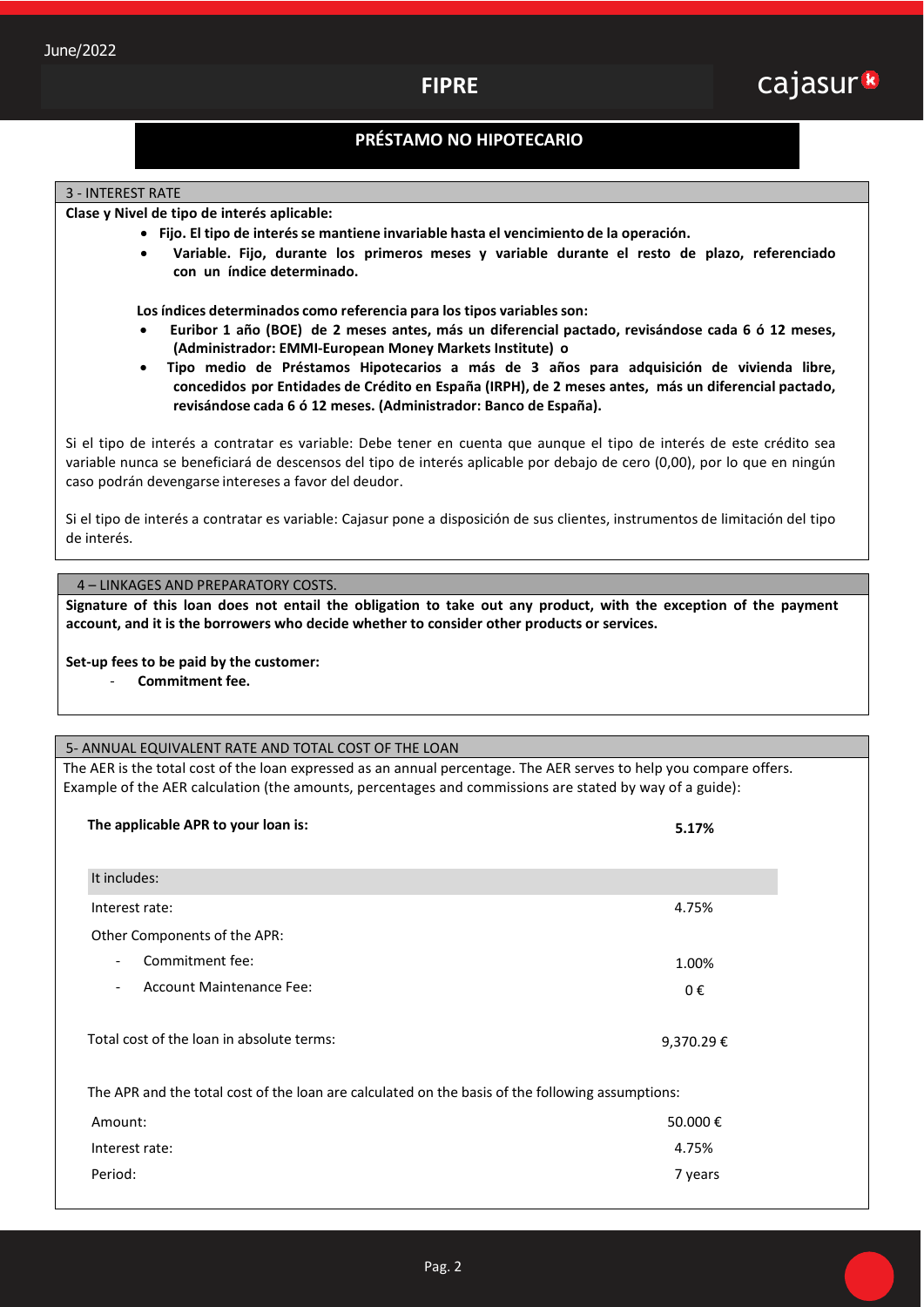## **PRÉSTAMO NO HIPOTECARIO**

## 6 - EARLY REPAYMENT

The variable interest rate loan contracts or the variable tranches of any other loan will set a compensation or fee for Cajasur S.A.U. in either of the following two cases, which will be exclusive with regard to each other:

- a) total or partial reimbursement or early repayment of the loan during the first 5 years of the loan contract, with a compensation or fee for Cajasur that may not exceed the amount of the financial loss for the lender in accordance with the calculation provided in the applicable regulations, limited to 0.15% of the capital repaid early; or
- b) total or partial reimbursement or early repayment of the loan during the first 3 years of the loan contract, with a compensation or fee for Cajasur that may not exceed the amount of the financial loss for the lender in accordance with the calculation provided in applicable regulations, limited to 0.25% of the capital repaid early.

The fixed interest rate loan contracts or the fixed tranches of any other loan will set a compensation or fee for Cajasur limited to the following:

- a) total or partial reimbursement or early repayment of the loan during the first 10 years of the loan contract or from the date on which the fixed rate is applicable, with a compensation or fee for Cajasur that may not exceed the amount of the financial loss for the lender in accordance with the calculation provided in applicable regulations, limited to 2 percent of the capital repaid early; and
- b) total or partial reimbursement or early repayment of the loan from the end of the period indicated in paragraph a) up to the end of the life of the loan, with a compensation or fee for Cajasur that may not exceed the amount of the financial loss for the lender in accordance with the calculation provided in applicable regulations, limited to 1.50 percent of the capital repaid early.

To enable Cajasur to assess the solvency of the Borrower, you must provide Cajasur with the following documentation within a period of not more than 60 days:

- Documentation on the personal data of all the parties involved.
	- o Photocopy of the original identity documents.
	- o Agreement regulating marriage or separation regime, where applicable.
	- o Individual property declarations (internal bank document).
- Documentation on the income of the parties involved.
	- o Employees: Last three payslips, employment contract and employment record.
	- o Self-employed: Last annual VAT return, last quarterly payments, last three social security contributions and employment record.
	- o Income declaration or justification of earnings.
	- o Bank statements over the last 6 months for non-Cajasur customers.
- Other documentation.

.

o Transaction contract, if any.

Should it prove impossible to carry out the solvency assessment because the potential borrower has chosen not to furnish the information or the necessary verification to carry out this assessment, the loan cannot be approved.